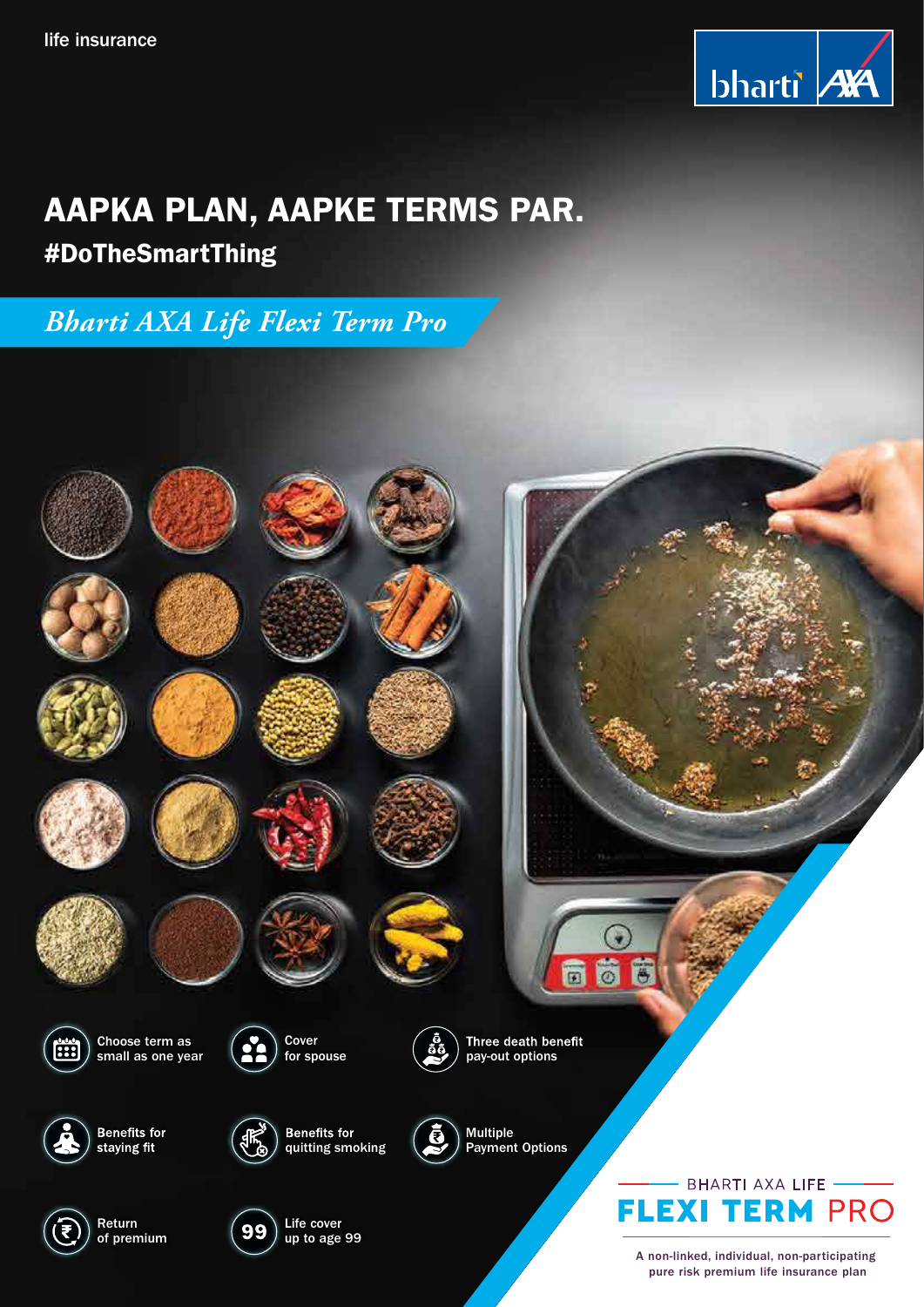# BHARTI AXA LIFE FLEXI TERM PRO

### A non-linked, individual, non-participating pure risk premium life insurance plan

### 'If a child, a spouse, or a parent depends on you and your income, you need life insurance.'

You are an achiever and you always aim to fulfill all your responsibilities and give the best to your family. You want to ensure that your family's future needs are taken care of and your family does not compromise on their dreams. However, life is full of uncertainties and while planning for such unforeseen circumstances, you need a solution that puts your worries to rest and secures your family's future by ensuring they lead a comfortable life with no financial worries.

At Bharti AXA Life, we understand this and have decided to act. We present to you Bharti AXA Life Flexi Term Pro - A non-linked, individual, non-participating pure risk premium life insurance plan that provides life insurance coverage and secures your family's financial needs. The plan provides comprehensive protection solution for your loved ones at an affordable price. The Plan offers multiple options and features to help you to insure your life and ensure financial security for your loved ones as per your preferences and needs.

## HIGHLIGHTS OF BHARTI AXA LIFE FLEXI TERM PRO



The plan offers two options - Without return of Premium and With return of Premium.

# COVERAGE FOR JOINT/SINGLE LIFE

Under Without return of premium variant you have the option to opt for single life cover or Joint Life Cover (cover for spouse under the same policy)

### FLEXIBILITY IN POLICY AND PREMIUM PAYMENT TERM

This product offers you the option to choose from multiple Policy term and premium payments terms, offering the opportunity to customize the plan to suit your needs.

#### 99 WHOLE LIFE COVER

Option to cover yourself for your entire lifetime, by opting for cover upto 99 years.



Get rewarded for a healthy lifestyle on quitting smoking and reduce your policy premium from next policy year onwards, under our 'Quit Smoking' benefit.



Improve your health and get rewarded by reducing your policy premium from next policy year onwards, under our 'Stay Fit' benefit.

### INCREASE SUM ASSURED/TOP UP

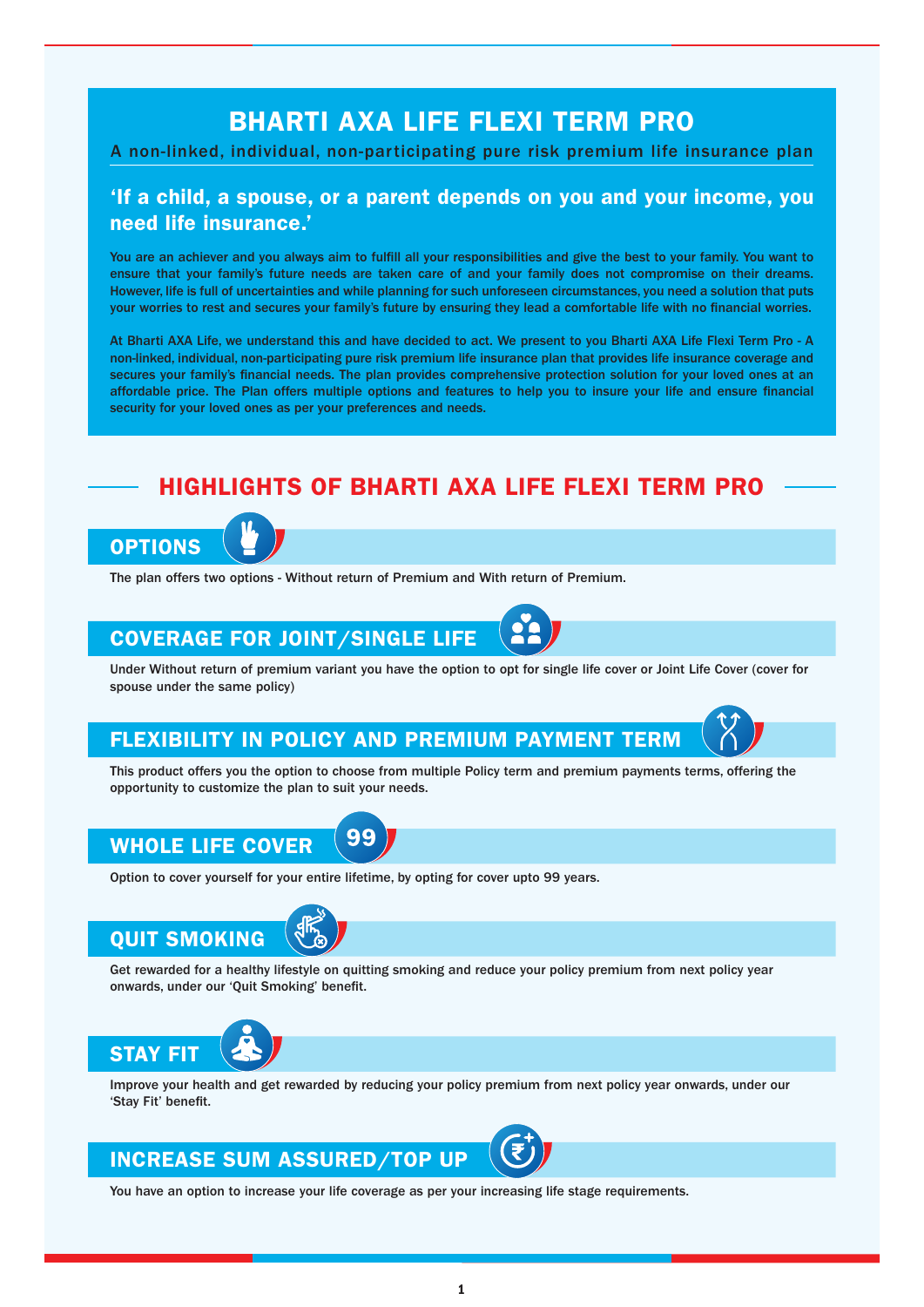# PLAN AT A GLANCE

Minimum age at entry

Maximum age at entry

Maximum Age at **Maturity** 

**PARAMETER ELIGIBILITY CRITERIA** 

18 years age last birthday

65 years age last birthday

99 years age last birthday

| <b>Policy Term</b> | Without return of<br><b>Premium - Single Life</b> | Without return of<br><b>Premium - Joint Life</b> | <b>With return of Premium</b>                 |
|--------------------|---------------------------------------------------|--------------------------------------------------|-----------------------------------------------|
|                    | Fixed Term $-1.5$ to<br>50 (in multiples of 5)    | Fixed Term $-5$ to 50                            | Fixed Term $-10$ to 50<br>(in multiples of 5) |
|                    | Variable Term - To Age<br>60,65,70,75,80,85,99    | (in multiples of 5)                              | Variable Term - To Age<br>60,65,70,75,80,85   |

Fixed Policy Terms will be available in multiples of 5.

|                                                        | <b>Premium</b>                                                                           | <b>Policy Term</b>                                     |                                                         |                                                               |  |
|--------------------------------------------------------|------------------------------------------------------------------------------------------|--------------------------------------------------------|---------------------------------------------------------|---------------------------------------------------------------|--|
|                                                        | <b>Payment</b><br><b>Option</b>                                                          | <b>Without Return of</b><br><b>Premium-Single Life</b> | <b>Without Return of</b><br><b>Premium - Joint Life</b> | <b>With Return of</b><br>Premium - Only<br><b>Single Life</b> |  |
|                                                        | <b>OYT</b>                                                                               | 1 Year                                                 | <b>NA</b>                                               | <b>NA</b>                                                     |  |
|                                                        | Single Pay                                                                               | 5 to 50years,<br>To Age<br>60,65,70,75,80,85           | 5 to 50 years                                           | 10 to 50years,<br>To Age<br>60,65,70,75,80,85                 |  |
| <b>Policy Term</b><br>& Premium<br><b>Payment Term</b> | <b>Regular Pay</b>                                                                       | 5 to 50 years.<br>To Age<br>60,65,70,75,80,85,99       | 5 to 50 years                                           | 10 to 50years.<br>To Age<br>60,65,70,75,80,85                 |  |
|                                                        | Limited Pay<br>$(5 \text{ years})$                                                       | 10 to 50years,<br>To Age<br>60,65,70,75,80,85          | 10 to 50 years                                          | 10 to 50years,<br>To Age<br>60,65,70,75,80,85                 |  |
|                                                        | <b>Limited Pay</b><br>(7 years)                                                          | 10 to 50years,<br>To Age<br>60,65,70,75,80,85          | 10 to 50 years                                          | 10 to 50years,<br>To Age<br>60,65,70,75,80,85                 |  |
|                                                        | <b>Limited Pay</b><br>(8 years)                                                          | 10 to 50years,<br>To Age<br>60,65,70,75,80,85          | 10 to 50 years                                          | 10 to 50years,<br>To Age<br>60,65,70,75,80,85                 |  |
|                                                        | <b>Limited Pay</b><br>$(10 \text{ years})$                                               | 15 to 50years,<br>To Age<br>60,65,70,75,80,85,99       | 15 to 50 years                                          | 15 to 50years,<br>To Age<br>60,65,70,75,80,85                 |  |
|                                                        | <b>Limited Pay</b><br>$(12 \text{ years})$                                               | 15 to 50years,<br>To Age<br>60,65,70,75,80,85          | 15 to 50 years                                          | 15 to 50years,<br>To Age<br>60,65,70,75,80,85                 |  |
|                                                        | <b>Limited Pay</b><br>(Pay till Age 60)                                                  | 15 to 50years,<br>To Age<br>65,70,75,80,85,99          | 15 to 50 years                                          | 15 to 50years,<br>To Age<br>65,70,75,80,85                    |  |
| <b>Minimum Sum Assured (Rs.)</b>                       | ₹ 25,00,000                                                                              |                                                        |                                                         |                                                               |  |
| <b>Maximum Sum Assured (Rs.)</b>                       | No Limit, subject to Board Approved Underwriting Policy                                  |                                                        |                                                         |                                                               |  |
| <b>Premium Payment Modes</b>                           | Annual, semi - annual, quarterly* & monthly*                                             |                                                        |                                                         |                                                               |  |
| <b>Minimum Premium</b>                                 | Based on the minimum Sum Assured.<br>Premium will vary depending upon the Option chosen. |                                                        |                                                         |                                                               |  |

This Product is also available for sale through Online mode.

\*Through auto pay only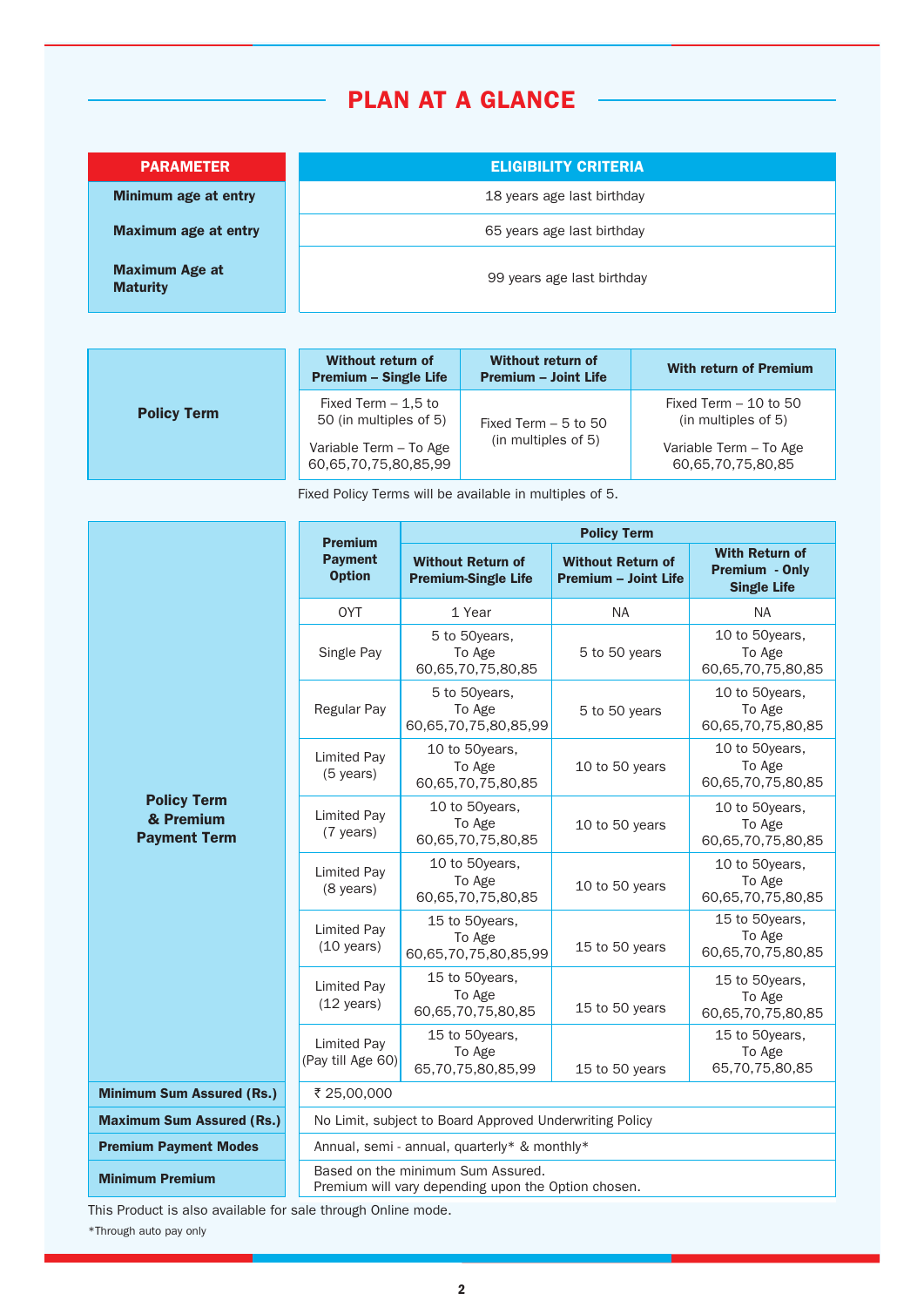# KEY BENEFITS

### DEATH BENEFIT

Upon death of the Life Insured during the policy term, provided the policy is in force and all due premiums till the date of death have been paid, Death Benefit will be payable to the nominee/beneficiary immediately on death.

### IN CASE OF JOINT LIFE VARIANT

- Upon the death of the Primary Insured, provided the Secondary Life is alive, the policy is in-force and all due premiums till the date of death have been paid:
	- Death Benefit shall be payable immediately on death of primary life.
	- Subsequent premiums for the surviving Secondary Life Insured will be waived off and cover for secondary life will continue for the remaining policy term.
- Upon the death of Secondary Life Insured, provided the Primary Life is alive, the policy is in-force and all due premiums till the date of death have been paid:
	- **Death Benefit shall be payable immediately on death of secondary life.**
	- The policy shall continue with premiums payable by the policyholder for the Primary Life Insured.
- In case of simultaneous death of both lives, provided the policy is in-force and all due premiums till the date of death have been paid, the Death Benefit will be payable immediately on death

If the Secondary Life is a non-working spouse, then the Sum Assured shall be 50% of Sum Assured of the Primary Life Insured subject to a maximum Sum Assured of  $\bar{z}50$  lacs.

 If the Secondary Life is a working spouse, the Sum Assured can vary subject to a maximum of the Sum Assured of the Primary Life. The working status of the spouse would be identified at the time of proposal.

### For Single Pay,

- Death Benefit is the Sum Assured on Death, which is the highest of:
- 1) 11 times Single Premium
- 2) Absolute amount assured to be paid on death equal to the Sum Assured

### For Regular and Limited Pay,

- Death Benefit is the Sum Assured on Death, which is the highest of:
- 1) 11 times Annualized Premium\*
- 2) 105% of Total Premiums Paid as on date of death
- 3) Absolute amount assured to be paid on death equal to the Sum Assured

Annualized Premium shall be the premium payable in a year chosen by the policyholder, excluding the taxes, rider premiums, underwriting extra premiums and loadings for modal premiums, if any.

Total Premiums Paid means total of all the premiums received, excluding any extra premium, any rider premium and taxes.

Under Single Life Cover, In case of the death of the Life Insured during the Grace Period, the Death Benefit after deducting the unpaid due premium shall be payable and the Policy will be terminated.

Under Joint Life Cover, In case of death of either of the Life Insured during the Grace Period, the Death Benefit after deducting the unpaid due premium shall be payable and the Policy will continue for the surviving life insured.

In case of simultaneous death of both the Life Insureds during the Grace Period, the Death Benefit after deducting the unpaid due premium shall be payable and the Policy will be terminated.

### DEATH BENEFIT PAYOUT

At inception of the policy, the policyholder can choose the Death Benefit Payout from one of the three options below:

### 1. Lumpsum:

Under this mode, 100% of the Death Benefit will be paid immediately on death as lumpsum.

### 2. Monthly Income:

- Under this mode, for all options excluding One Year Policy Term, the Death Benefit will be paid as 1.04% of the Sum Assured every month in the form of Monthly Income, payable for 10 years (120 installments) with the first installment being payable immediately on death.
- Under One Year Policy Term, Death Benefit will be paid as 1.0% of the Sum Assured every month in the form of Monthly Income, payable for 10 years (120 installments)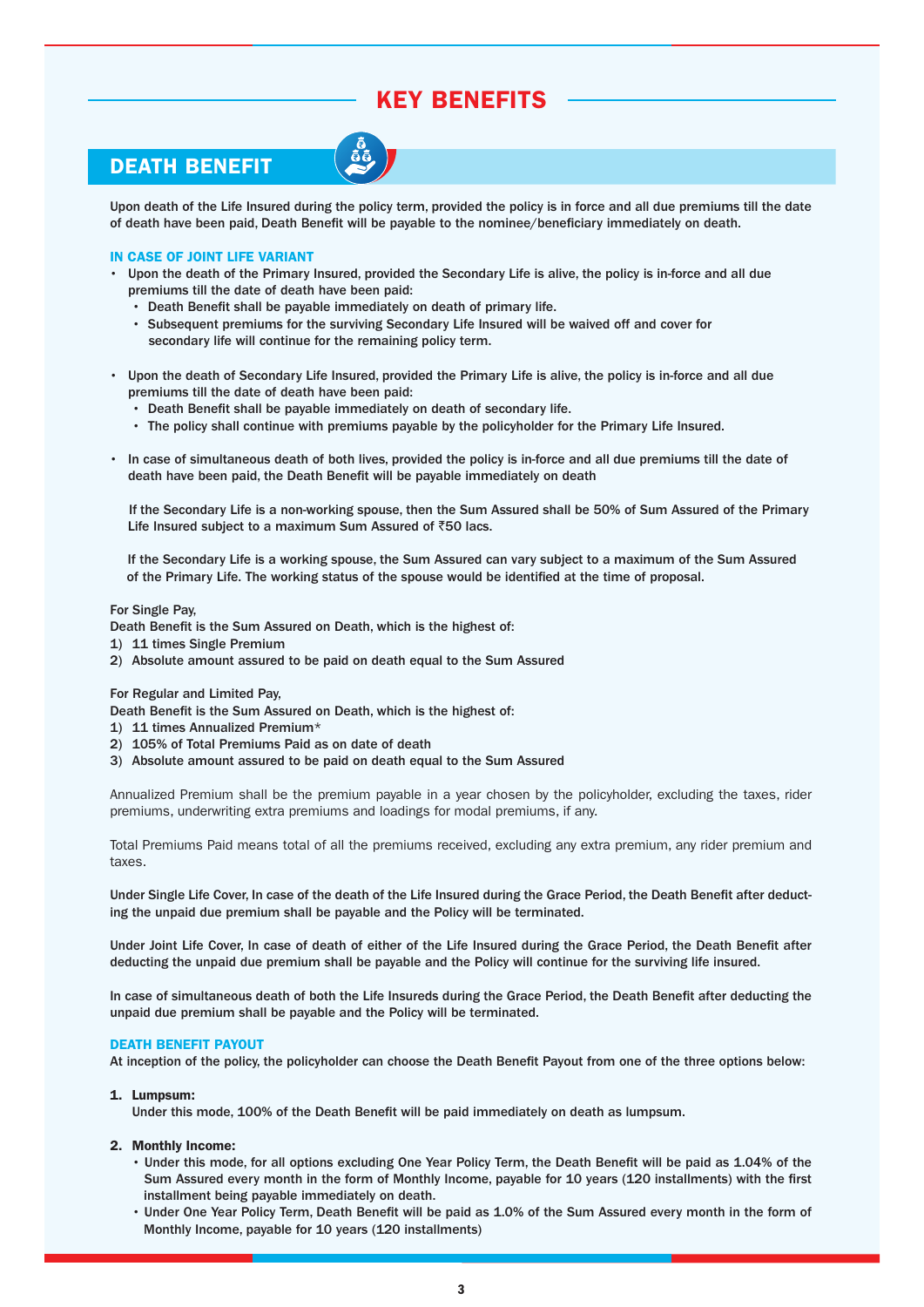### 3. Lumpsum plus Monthly Income:

Under this mode, for all options excluding One Year Policy Term, 50% of the Death Benefit will be paid immediately on death as lumpsum and the remaining 50% of the Death Benefit will be paid as 0.93% of the total Sum Assured every month in the form of Monthly Income, payable for 5 years with the first installment being payable immediately on death.

The nominee shall have an option to take the Monthly Income as a lump sum. This option is only available at the time of death before the payment of the first installment. The lump sum shall be calculated as a Present Value of Monthly Incomes discounted at 5% pa. This rate may be revised subject to prior approval from IRDAI. This option is not available for One Year Policy Terms.

Under OYT, the nominee shall receive the lump sum or the monthly income payout, as chosen at policy inception. The payment of the first installment of the monthly income payout will be immediately on the date of death.

In case the nominee dies during the monthly income payout period, the present value of the outstanding Monthly Incomes shall be paid to as a lump sum to the legal heir of Life Insured's. The lump sum shall be calculated as the Present Value of outstanding Monthly Incomes discounted at 5% p.a. This rate may be revised subject to prior approval from IRDAI.

### MATURITY BENEFIT – ONLY FOR RETURN OF PREMIUM OPTION

In case the Life Insured survives till maturity and all due premiums have been paid till the date of maturity, the Sum Assured at Maturity will be payable on the date of maturity.

Sum Assured on Maturity is calculated as the sum of the Total Premiums Paid till the date of maturity of the policy.

No Maturity Benefit shall be payable for Without Return of Premium option.

# INCREASE SUM ASSURED DURING THE POLICY TERM

Under To Age policy terms, for regular premium payment option and Limited Pay (Pay till Age 60) option, the policyholder will have an option to increase the Sum Assured twice during the policy term without undergoing any further medical examination, provided that at the time of exercising this option, the outstanding policy term is at least 10 years and the policyholder's age is not over 45 years age last birthday. The Sum Assured can be increased by an amount equal to 50% of the Sum Assured chosen at inception. The option to increase Sum Assured has to be chosen at inception of the policy. This option is not available under Joint Life option and With Return of Premium Option.

The cumulative increase of Sum Assured is capped to 100% of the Sum Assured chosen at inception. The increase in Sum Assured shall be effective from the policy anniversary following the exercise of the options. Additional premium shall be collected for the additional Sum Assured, where the premium rate shall be based on the age of the policyholder and the outstanding duration of the policy, as at the policy anniversary following the selection of the option.



You may be eligible for tax benefits on the premiums paid as well as the benefits received as per the prevailing tax laws. The tax benefits are subject to change as per change in tax laws from time to time.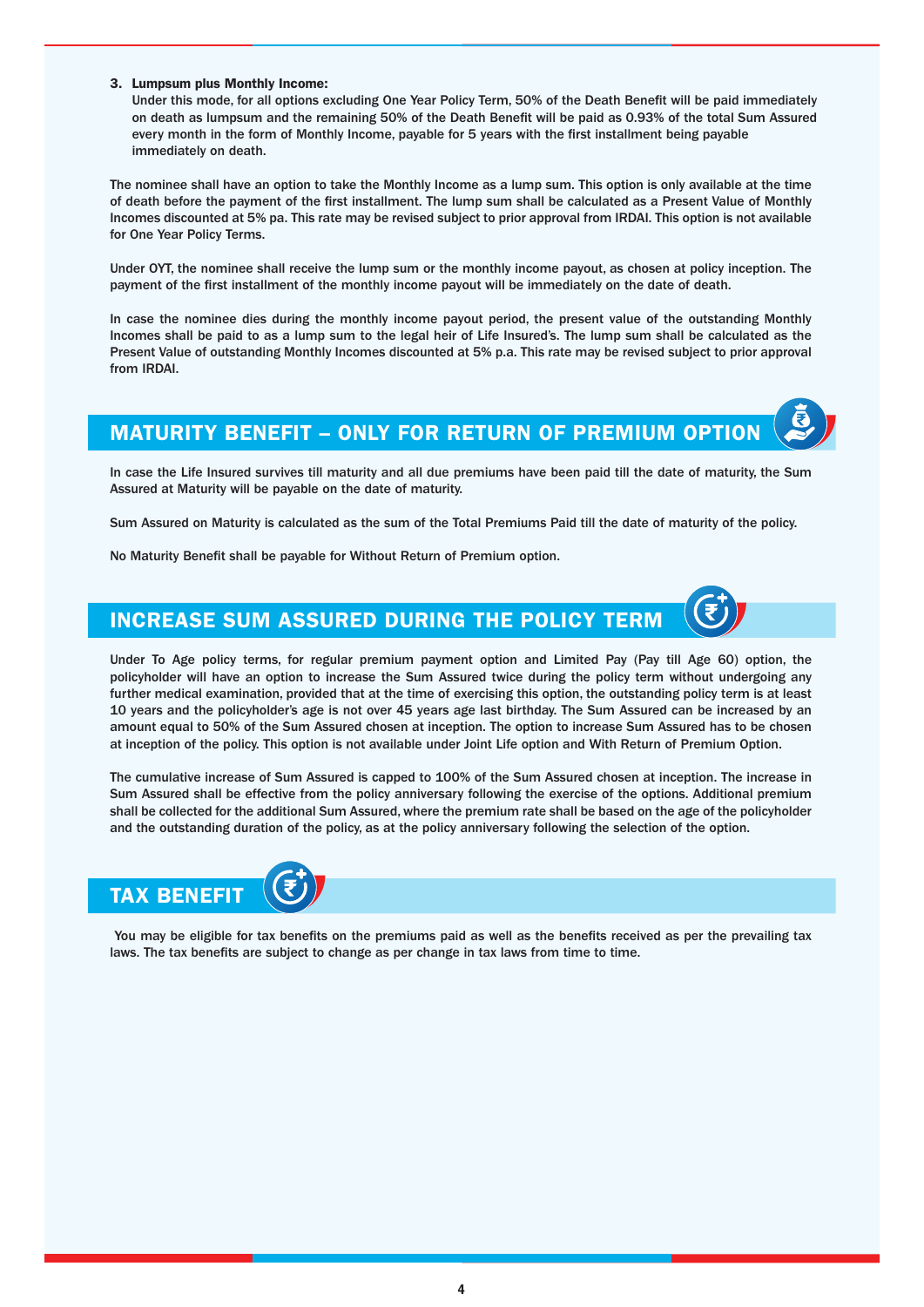### CASE STUDY



### HOW DOES THE PLAN WORK?

### **SCENARIO 1**

Mr Reddy is a 35 year old non-smoker salaried professional. His family consists of his wife and a son. He is worried about the uncertainties in life and realizes the need for protection in his fast-paced life. He wants to ensure that his family's needs are taken care of in case of his death and wants an insurance solution to this.

Mr Reddy decides to purchase Bharti AXA Life Flexi Term Pro –Single Life (without return of premium) for a policy term of To Age 85 years regular pay and opts for Lumpsum payout option.

He wants a Sum Assured of Rs. 1,00,00,000 for which he pays a premium of Rs. 16,200 p.a. (exclusive of taxes)

### Case 1 :

In case of death of Mr Reddy during the policy term, his family would receive death benefit of Rs. 1 Cr. immediately on death.

#### Case 2 :

Mr Reddy continues to live a healthy life and at the age of 40 years, he gets a promotion. Mr Reddy and his wife have a second child. This is a major milestone of Mr Reddy's life and due to increased responsibilities, he wants to increase the protection by 50% so as to secure both his children and his wife in case of any unfortunate event.

Based on the increased protection, Mr Reddy's Sum Assured increases to Rs. 1.5 Cr for which he pays an additional premium of Rs. 11,300 p.a. (exclusive of taxes) i.e. total premium of Rs. 27,500 p.a. for the remaining 45 years of the policy term.

In case of Mr Reddy's death within 85 years of age, his family would receive Rs. 1.5 Cr immediately on death.

### SCENARIO 2

Nikhil is a 40 year old non-smoker working in a MNC, married to Neha who is 35 year old Homemaker and they have a new born daughter Aisha. Nikhil is aware of his new additional responsibilities and wants to protect his family against all future uncertainties. He wants a cover that will provide life cover to both him and his wife and decides to buy Bharti AXA Life Flexi Term Pro – Joint Life (without return of premium) for a policy term of 35 years regular pay and opts for Lumpsum payout option. He wants a Sum Assured of Rs. 1,00,00,000 for himself and a Sum Assured of Rs. 50,00,000 for his wife, for which he pays a total premium of Rs. 24,700 (exclusive of taxes)

#### Case 1 :

In case of death of Nikhil during the policy term, his wife, Neha would receive death benefit of Rs. 1 Cr. immediately on death, the future premiums for life cover of Neha will be waived off and the policy will continue for the remaining term.

#### Case 2 :

In case of death of Neha during the policy term, Nikhil would receive death benefit of Rs.50 Lakhs immediately on death, the future premiums for life cover of Nikhil will have to be paid and the policy cover will continue for the remaining term.

#### Case 3:

In case of simultaneous death of both the Nikhil and Neha, the total death benefit of Rs. 1.5 Cr will be paid to the nominee under the policy and the policy will terminate.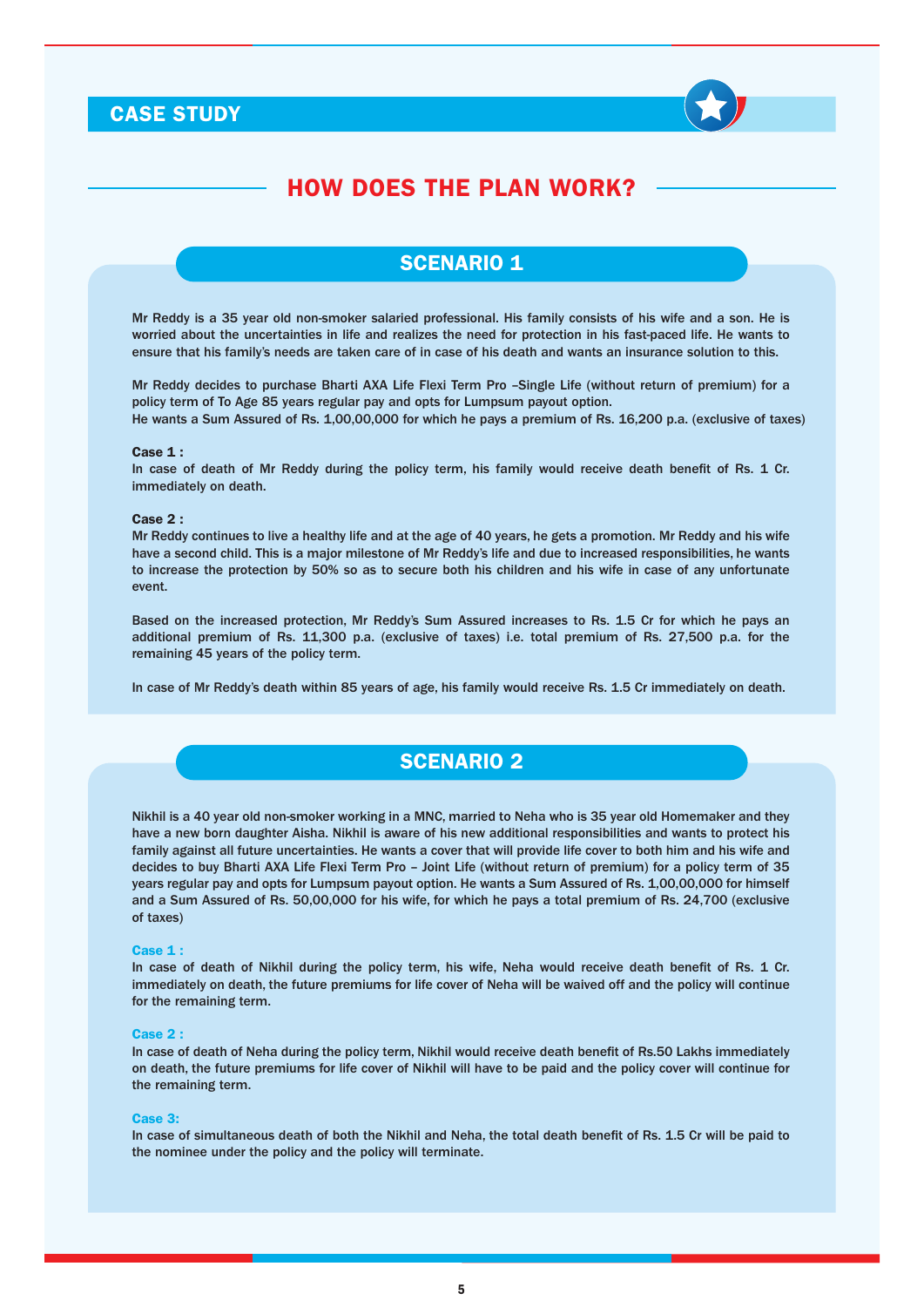### CASE STUDY



# HOW DOES THE PLAN WORK?

### SCENARIO 3

Krutika is a 40 year old non-smoker and a salaried professional. Her family consists of her husband and a daughter. She is worried about the uncertainties in life and realizes the need for financial protection in life. She wants to ensure that her family's needs are not compromised in case of her death and wants an insurance solution to this.

Krutika decides to purchase Bharti AXA Life Flexi Term Pro (with return of premium) for a policy term of 25 years regular pay and opts for Lumpsum payout option.

She wants a Sum Assured of Rs. 1,00,00,000 for which she pays a premium of Rs. 28,500 p.a. (exclusive of taxes)

### Case 1 :

In case of death of Krutika during the policy term, her family would receive death benefit of Rs. 1 Cr. immediately on death.

In case Krutika survives till the end of policy term i.e. till she turns 65 years, Rs.7,12,500 (28,500\*25) (all the premiums collected) will be paid out in Lumpsum at the end of Policy term.

*The above example is for offline illustration purpose only.*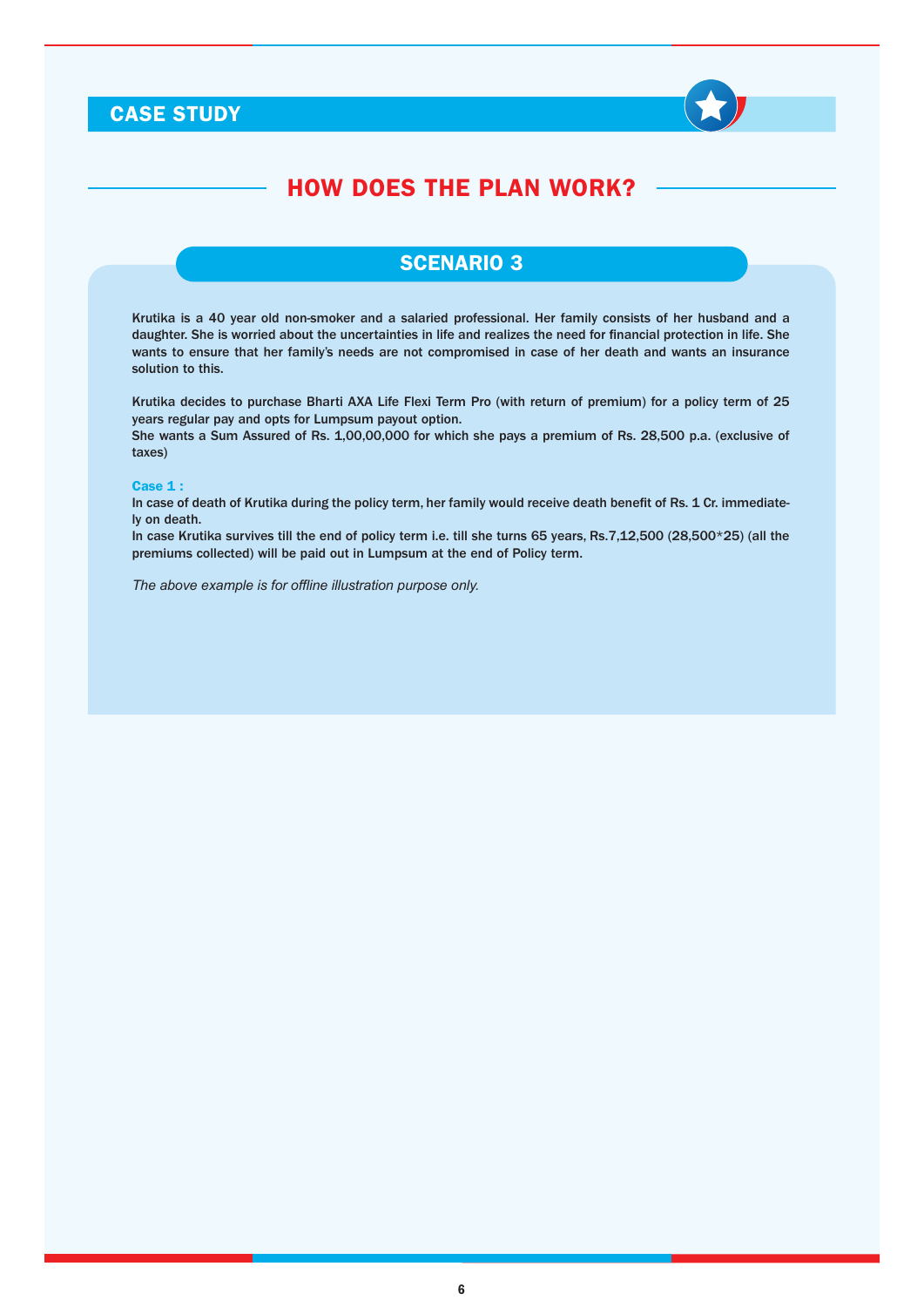### Sample Premium (in Rs.)

| Age | Gender | <b>PT</b> | <b>PPT</b> | <b>Sum Assured</b> | <b>Single Life Option</b><br>- Without ROP | <b>Joint Life</b><br>option | <b>Return of</b><br><b>Premium</b><br><b>Option</b> |
|-----|--------|-----------|------------|--------------------|--------------------------------------------|-----------------------------|-----------------------------------------------------|
| 30  | M      | 30        | 30         | 1.00.00.000        | 9.100                                      | 12.700                      | 18000                                               |
| 35  | M      | 25        | 25         | 1.00.00.000        | 11.300                                     | 15,600                      | 25600                                               |

\*The Sample rates are for healthy male, Non Smoker. For Joint Life Female (non-working spouse) age of 30 and 35 years are considered respectively.

### What premiums do I need to pay?

Premium applicable to you will depend on your age, gender, policy term, premium payment term and smoker status. Please note that the premiums applicable will be different for standard as well as substandard lives.

Premium payment mode: You may choose monthly\*, quarterly\*, semi-annual or annual premium payment mode. The factors applicable for each mode are as given below:

| <b>Mode</b> | <b>Modal Factor</b>          |
|-------------|------------------------------|
| Single      | 1.                           |
| Annual      | 1 of Annualized Premium      |
| Monthly*    | 0.0867 of Annualized Premium |
| Quarterly*  | 0.26 of Annualized Premium   |
| Semi-Annual | 0.51 of Annualized Premium   |

\*Through auto pay only

### Advance Premium

For monthly premium payment mode policies the Company may accept 3 months premium in advance only on the date of commencement of the policy.

### In case of advance premium:

- Collection of advance premium shall be allowed within the same financial year for the premium due in that financial year
- The premium so collected in advance shall only be adjusted on the due date of the premium.

#### What happens if I am unable to pay premiums?

While we recommend that all your premiums be paid on the respective due dates, we also understand that sudden changes in lifestyle like an increase in responsibility or an unexpected increase in household expenses may affect your ability to pay future premiums. You have following flexibilities in order to ensure that your benefits under the policy continue in full or part.

Grace Period: Grace period is the period after the premium due date, during which you may pay your premiums without any impact on the policy benefits. Except for Single Premium Policies, The grace period is 15 days for monthly mode and 30 days for annual/ semi-annual/ quarterly premium payment modes.

In case of the death of the Life Insured (or on simultaneous death of both the Life Insured's in Joint Life option) during this period, the Death Benefit shall be payable after deducting the unpaid due Premium and the Policy will be terminated.

In case of the death of either of the Life Insured in the Joint Life Option during the Grace Period, the Death Benefit after deducting the unpaid due premium shall be payable.

During the Grace Period, the policy will be in force including risk cover under the Rider.

#### Lapsation:

For Without Return of Premium Variant, Single Life policies - In case you do not pay the due premiums within the Grace Period, the policy will lapse with effect from the date of such unpaid premium ('lapse date') and your insurance cover will cease to exist.

For Without Return of Premium Variant, Joint Life policies – In case the Primary Life Insured does not pay the due premiums within the Grace Period, the policy for both Lives Insureds shall lapse with effect from the date of such unpaid premium ('lapse date').

If Secondary Life Insured does not pay the due premiums within the Grace Period, the policy for Secondary Life Insured shall lapse with effect from the date of such unpaid premium ('lapse date'). The cover for Primary Life Insured shall continue provided the premiums are paid.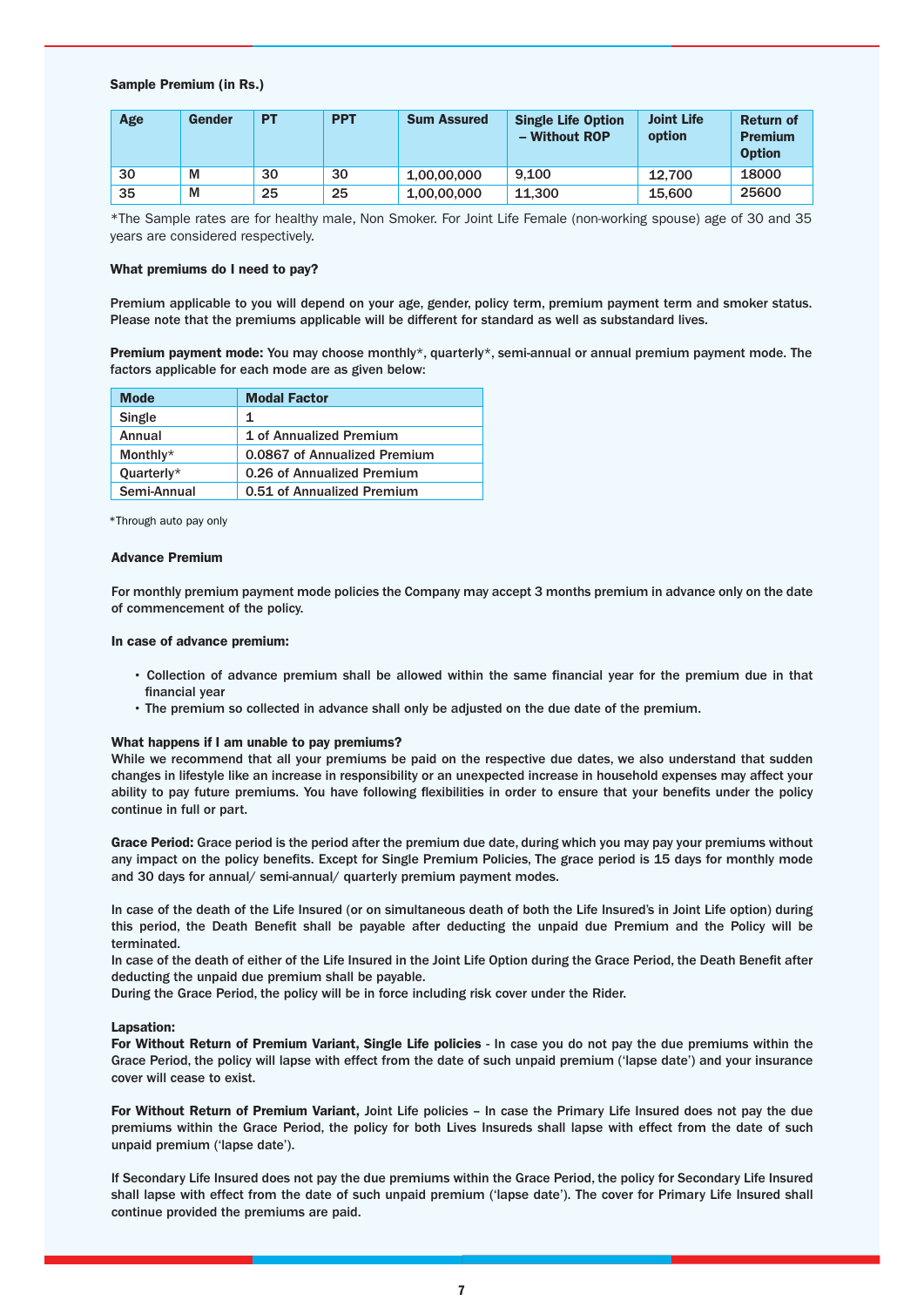For With Return of Premium, In case you do not pay the due premiums within the Grace Period and before the policy acquires surrender value, the policy shall lapse with effect from the date of such unpaid premium ('lapse date').

If a Policy in lapsed status is not revived within the revival period, the Policy shall be terminated and no benefits shall be payable.

If a Policy in lapsed status is revived within the revival period, all benefits will be restored.

Revival: You have the flexibility to revive your lapsed policy within the revival period of five years after the due date of the first unpaid premium, subject to the terms and conditions the Company may specify from time to time.

For Revival, you will need to pay all the outstanding premiums and interest on the outstanding premiums and applicable taxes. The revival interest rate may be changed by the Company from time to time, subject to prior approval from IRDAI. The revival interest rate will be a simple interest rate calculated on the 1st of April every year and will be derived as average of last six months 10 year G.Sec\* yield of the immediate last financial year plus 0.5%. The current revival rate of interest for FY 20-21 is 7.12% p.a. Once the policy is revived, you are entitled to receive all benefits under your policy.

#### Can I surrender my policy?

We would want you to pay premiums regularly till the end of your premium payment term to get maximum benefits under the policy. However in case you are not able to pay all premiums and want to exit the policy earlier then only an unexpired risk premium will be payable to you.

#### Surrender Value:

Without Return of Premium

Under Limited Pay, the policy acquires an Unexpired Risk Premium after the payment of two annualized premiums for all Limited Pay options.

Single pay option shall acquire an unexpired risk premium immediately.

No Unexpired Risk Premium will be payable for regular pay option and one year term option.

The Unexpired Risk Premium will be payable immediately on surrender.

Under Joint Life policies, In case the Primary Lives Insured surrenders, the Unexpired Risk Premium shall be payable immediately to both Lives Insured and cover terminates for both the lives.

In case the Secondary Life Insured surrender, the Unexpired Risk Premium shall be payable immediately to the Secondary Life Insured and the cover for the Primary Life Insured will continue.

In case the waiver of premium is triggered, no Unexpired Risk Premium shall be payable to the Secondary Life Insured.Unexpired Risk Premium shall be payable as per the formula below:

Unexpired Risk Premium = (SVF) X P X (U/T) X (P/PP)

where:

SVF = The Surrender Value Factor (SVF) of 70%

- P = Premiums paid till date of surrender excluding applicable tax, modal loadings and underwriting extra, if any
- U = Outstanding Policy Term (in months)
- $T =$  Policy Term (in months)
- $PP = Total Premiums$  payable excluding applicable tax, modal loadings and underwriting extra, if any

Return of Premium Option

The Policy acquires a Surrender Value after payment of two annualized premiums.

On Surrender of the Policy, the higher of the Special Surrender Value (SSV) or Guaranteed Surrender Value (GSV) shall be payable.

Guaranteed Surrender Value (GSV) = Guaranteed Surrender Value Factor \* Total of premiums paid till Date of Paid-up (excluding any underwriting extra and any applicable taxes)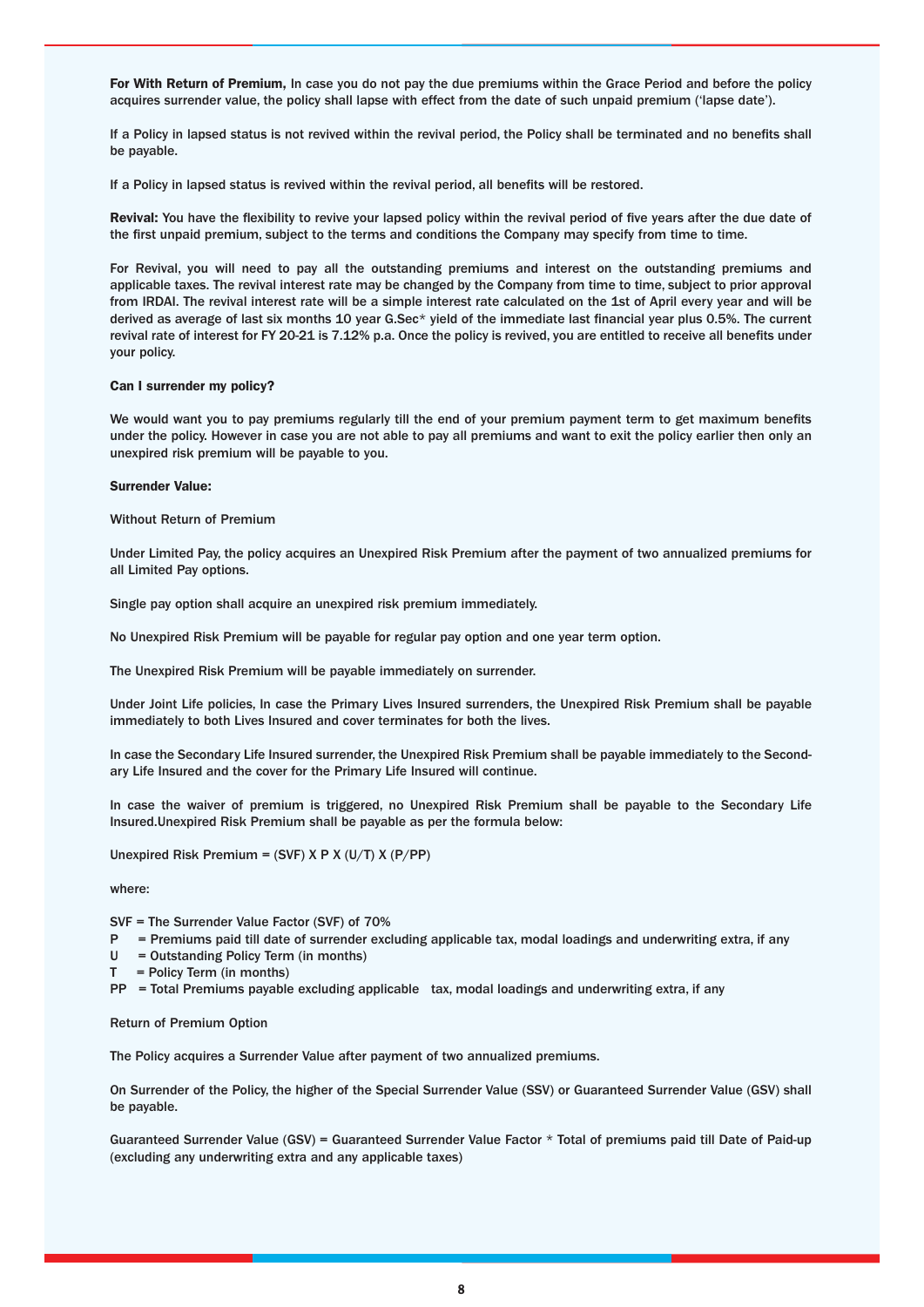The Guaranteed Surrender Value factors (as a % of Premiums Paid for Single Pay) are as mentioned in the table below:

| <b>Premiums Paid</b> | <b>GSV Factors</b> |
|----------------------|--------------------|
| $1 - 3$              | 75%                |
| 4 and above          | 90%                |

The Guaranteed Surrender Value factors (as a % of Premiums Paid for Regular and Limited Pay) are as mentioned in the table below:

| <b>Premiums Paid</b> | <b>GSV Factors</b> |
|----------------------|--------------------|
|                      | O%                 |
| 2                    | 30%                |
| 3                    | 35%                |
| 4 - 7                | 50%                |
| 8 and above          | $51\% - 90\%$      |

The Company shall declare Special Surrender Values at such other rates not less than the Guaranteed Surrender Values specified above. These rates are non-guaranteed and may be changed from time to time, subject to prior approval from IRDAI.

Special Surrender Value (SSV) = Total of premiums paid till Date of Paid-up (excluding any underwriting extra and any applicable taxes) \* SSV Factor/1000

Surrender of the policy shall extinguish all the rights and benefits under the Policy.

Paid-Up Benefit: Paid Up Benefits will be applicable only for the Return of Premium Option. If the Policyholder does not pay the due premiums within the Grace Period, the Policy shall be converted into Paid Up on expiry of the Grace period. Once the Policy becomes Paid Up, all the benefits under the Policy would be reduced and calculated as given below.

| <b>Paid Up Benefits</b> | <b>Paid Up Benefits Payable</b>                                                                                                                                                                                                                                                                                                                                                   |  |
|-------------------------|-----------------------------------------------------------------------------------------------------------------------------------------------------------------------------------------------------------------------------------------------------------------------------------------------------------------------------------------------------------------------------------|--|
| Death                   | Paid Up Sum Assured on Death (payable in the form of death<br>benefit opted at the time of inception)                                                                                                                                                                                                                                                                             |  |
| Maturity                | Paid Up Sum Assured on Maturity                                                                                                                                                                                                                                                                                                                                                   |  |
| Surrender               | Higher of:<br>Special Surrender Value (SSV) = Total of premiums paid<br>1.<br>till Date of Paid-up (excluding any underwriting extra and<br>any applicable taxes) * SSV Factor/1000<br>Guaranteed Surrender Value (GSV) = Guaranteed Surrender<br>2.<br>Value Factor * Total of premiums paid till Date of Paid-up<br>(excluding any underwriting extra and any applicable taxes) |  |

Paid up Sum Assured on Death = (No of Premiums received / No of Premiums payable) X Sum Assured on Death;

Paid up Sum Assured on Maturity = (No of Premiums received / No of Premiums payable) X Sum Assured on Maturity.

The timing of the reduced benefits under a paid up policy remains unaltered.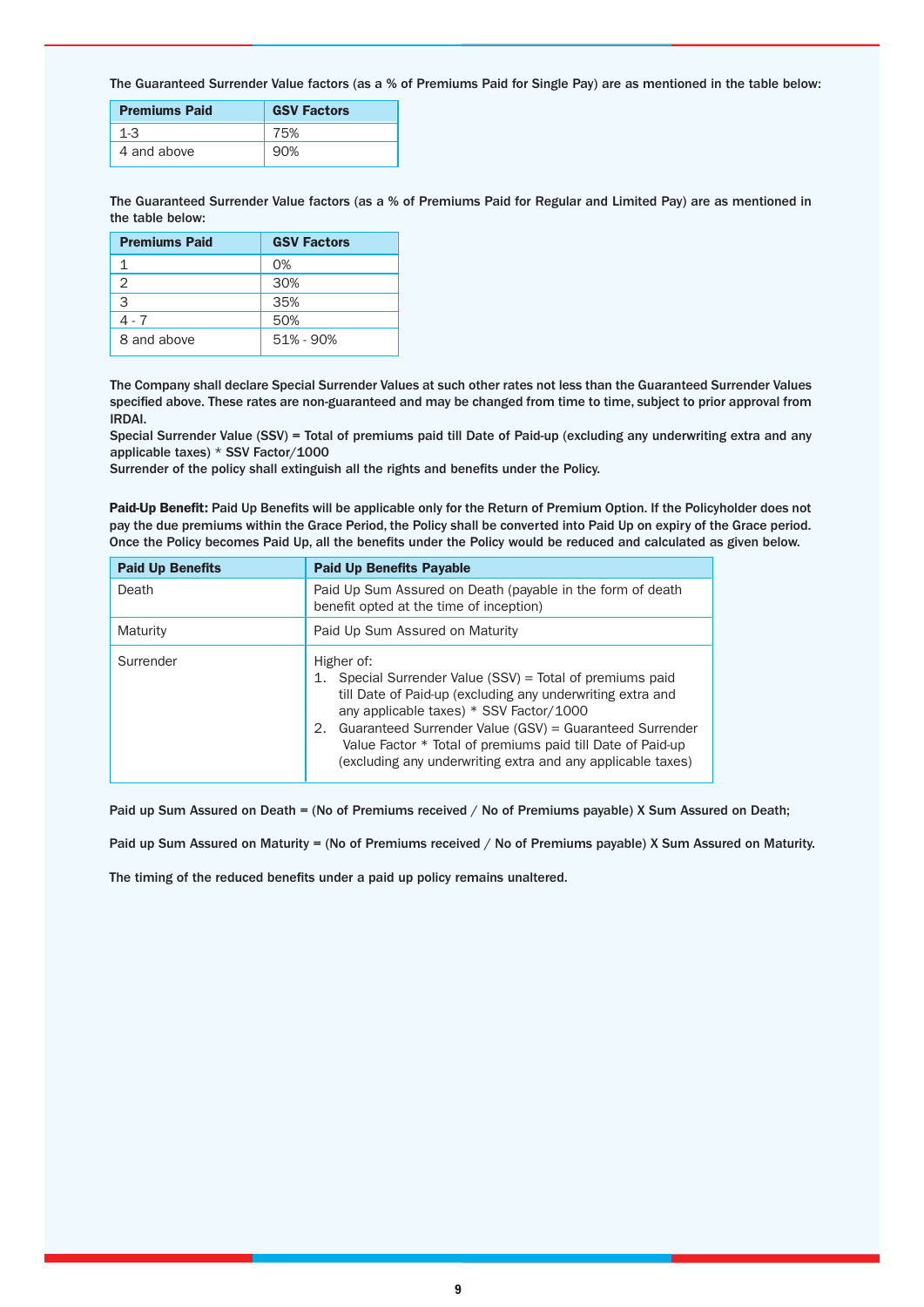### Do I get the flexibility to enhance my protection through additional features?

To enhance your protection, you may customize your policy by opting for the following Riders.

#### Riders Available

For added protection the following riders can be availed by paying additional premium along with Bharti AXA Life Flexi Term Pro.

| <b>Rider</b>                                                                 | <b>UIN</b> | <b>Scope of Benefits</b>                                                                                                                                                                                        |
|------------------------------------------------------------------------------|------------|-----------------------------------------------------------------------------------------------------------------------------------------------------------------------------------------------------------------|
| Bharti AXA Life<br>Hospi Cash Rider                                          | 130B007V04 | This rider allows payment of a fixed benefit for each day of<br>hospitalization subject to maximum of 40 days per year and also<br>provides lump sum benefit in case of surgery                                 |
| Bharti AXA Life Accidental<br>Death Benefit Rider                            | 130B008V02 | Receive additional sum assured as chosen under the rider in<br>case of unfortunate event of death due to an accident.                                                                                           |
| Bharti AXA Life<br>Premium Waiver Rider                                      | 130B005V04 | Under this rider, in case the Life Insured is diagnosed from any of<br>the 13 critical illnesses covered under the rider, the future premiums<br>are waived off and the benefits under the policy will continue |
| Bharti AXA Life Accidental<br><b>Total and Permanent</b><br>Disability Rider | 130B010V01 | Receive rider sum assured as chosen under the rider in the event<br>of Total and Permanent Disability of Life Insured within 120 days<br>from the occurrence of an accident.                                    |

Above riders are not available in case of Without Return of Premium – Joint Life Variant.

Please refer to rider brochure for complete details on terms and conditions and exclusions before opting for the rider. In case the Policyholder opts for a Rider, the outstanding term of the Base Policy will be at least equal to 5 years. The Premium Payment Term of the Rider shall be less than or equal to the Premium Payment Term of the Base Policy.

The Premium pertaining to health related or critical illness riders shall not exceed 100% of premium under the Base Policy, the Premiums under all other life insurance Riders put together shall not exceed 30% of premiums under the Base Policy and any benefit arising under each of the above mentioned Riders shall not exceed the Sum Assured under the Base Policy.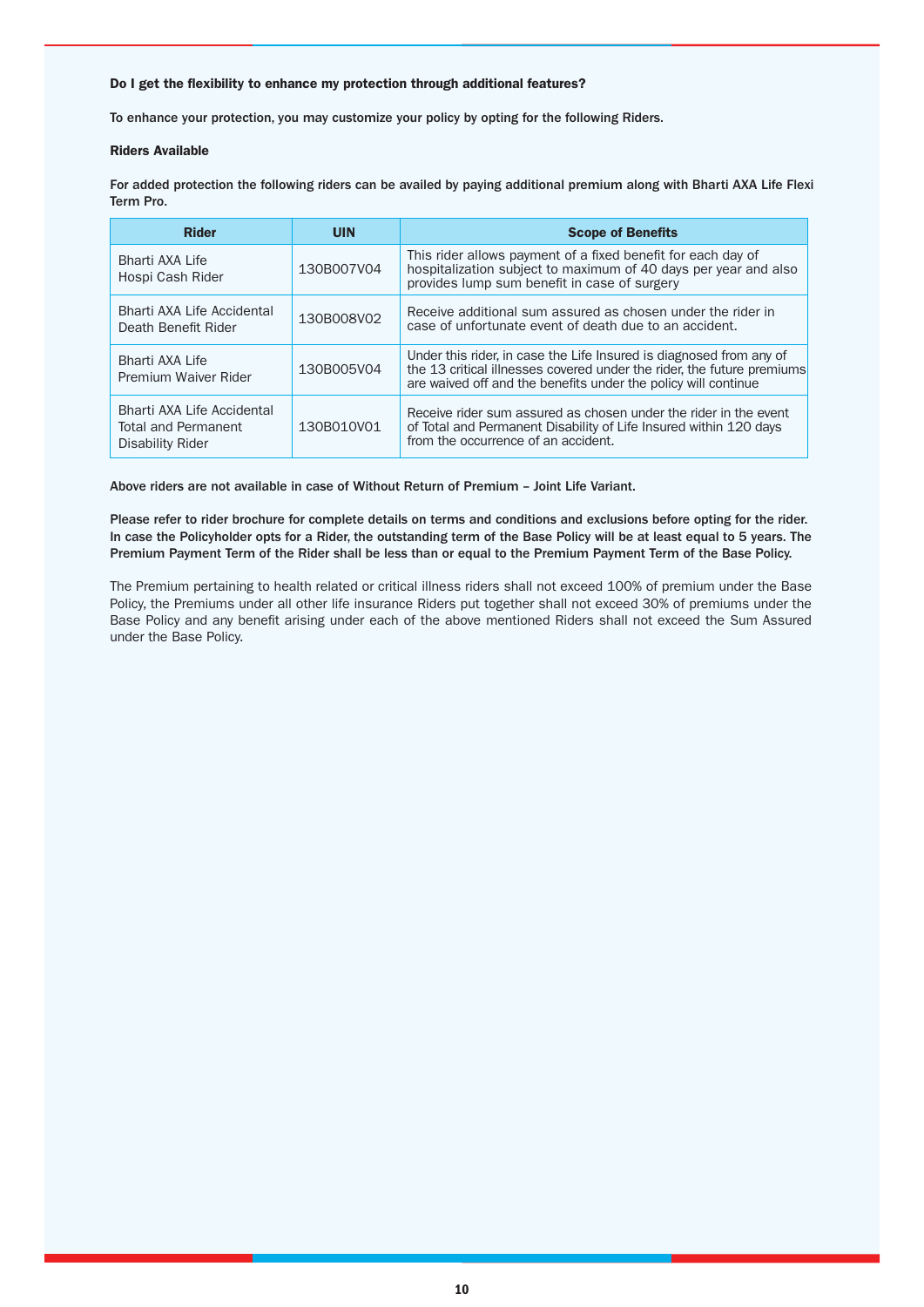# LOANS AGAINST POLICY



Loan is not available under the policy.

# QUIT SMOKING



In case a smoker life quits smoking, a discount of 5% shall be provided on the subsequent renewal premiums from the next policy anniversary onwards. This discount shall be applicable only for policies being issued on standard smoker rates (without any underwriting extra) at policy inception. The policyholder should have undergone the required medical tests in the past 90 days (at own expense, and from an empaneled Test centre) at the time of availing this discount. To ascertain that the policyholder has quit smoking, a declaration would be taken from the policyholder via a smoking questionnaire. The urine cotinine test from the empanelled Diagnostic centre will be used to ascertain the same. The discount, once provided, will continue for the remaining premium payment term. This benefit shall only be applicable for Regular and Limited pay options and can be only exercised before the third policy anniversary. This option is not available under OYT, Joint Life option and With Return of Premium Option.



In case a policy that was issued at inception with substandard rates (underwriting extra premium was charged) is able to prove improved health status, a discount of 5% shall be provided on the subsequent renewal premiums from the second policy anniversary onwards. This discount shall be subject to the policy being issued on higher than standard rates (due to underwriting extra) at policy inception. The Stay Fit clause will only be applicable for sub-standard lives where the sub-standard rating is because of adverse BMI and not due to any other health condition. The policyholder should have undergone the required medical tests (at own expense) at the time of availing this discount. This benefit shall only be applicable for Regular and Limited pay options and can be only exercised at the second policy anniversary. This option is not available under OYT, Joint Life option and With Return of Premium Option.

Only Build (Overweight & Underweight) shall be considered under the Stay Fit option and change in weight (basis findings in the Medical Examiner's Report from an empanelled Test Centre) shall be the criteria for eligibility of discount (i.e. reduction of 4 kg or more for Over-weights and a gain of 4 kg or more for Underweights shall be minimum criteria for Discount). The examination should have been done in the 2 months prior to the 2nd policy anniversary.

### LOWER RATES FOR FEMALE



There will be a 3 year age setback over males' rates for female lives for fixed terms and separate rates for To Age policy terms which will be lower than corresponding male rates.

# LOWER RATES NON-SMOKERS

There will be lower rates for Non-Smoker lives, for non-OYT policy term.

### TELE-UNDERWRITING



Under non-OYT, for individuals undergoing Tele-Underwriting, a loading of 20% would be applied on the premium rates.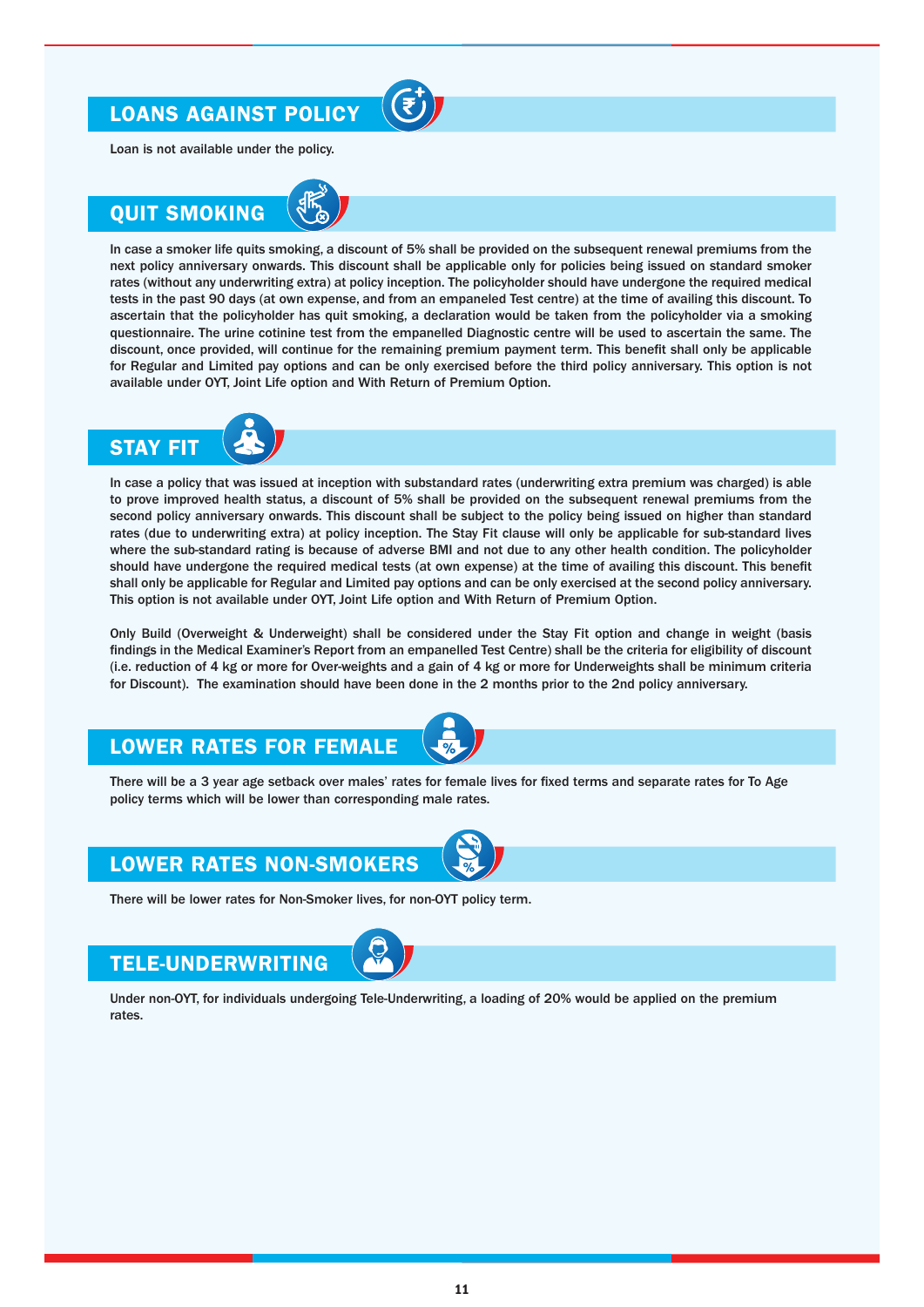# TERMS AND CONDITIONS

### Free-look option

If Policyholder disagrees with any of the terms and conditions of the Policy, there is an option to return the original Policy along with a letter stating reason/s within 15 days of receipt of the Policy Document in case of offline policy and within 30 days of receipt of the Policy in case of electronic Policy & a policy sourced through distance marketing (i.e. online sales). The Policy will accordingly be cancelled and the Company will refund an amount equal to the Premium paid and may deduct a proportionate risk premium for the period on cover, the medical expenses incurred by the Company (if any) and the stamp duty charges. All rights under this Policy shall stand extinguished immediately on cancellation of the Policy under the free look option.

All rights under this Policy shall stand extinguished immediately on cancellation of the Policy under the free look option.

If the Policy is opted through Insurance Repository (IR), the computation of the said Free Look Period will be as stated below:-

For existing e-Insurance Account: For the purpose of computation of the said Free Look Period, the date of delivery of the e mail confirming the credit of the Insurance Policy by the IR shall be reckoned as the starting date of 15 days period.

For New e-Insurance Account: If an application for e-Insurance Account accompanies the proposal for insurance, the date of receipt of the 'welcome kit' from the IR with the credentials to log on to the e-Insurance Account(e IA) or the delivery date of the email confirming the grant of access to the eIA or the delivery date of the email confirming the credit of the Insurance policy by the IR to the eIA, whichever is later shall be reckoned for the purpose of computation of the free look period.

#### Suicide Exclusion

In case of death due to suicide within 12 months from the date of commencement of risk under the policy or from the date of revival of the policy, as applicable, the nominee or beneficiary of the policyholder shall be entitled to at least 80% of the total premiums paid till the date of death or the surrender value available as on the date of death whichever is higher, provided the policy is in force.

For Joint Life, the suicide exclusion described above applies in the event of suicide of either the Primary Life Insured or the Secondary Life Insured.

In the event of suicide of Secondary Life Insured, the life cover shall continue for the Primary Life Insured subject to payment of premiums.

In the event of suicide of Primary Life Insured, the policy will be terminated for both Lives Insureds and the nominee or beneficiary shall be entitled to at least 80% of the total premiums paid by both Lives Insureds till the date of death of Primary Life Insured or the surrender value available to both Lives Insureds as on the date of death, whichever is higher.

### Assignment and Nomination

Assignment: Assignment shall be in accordance with the provisions of sec 38 of the Insurance Act 1938 as amended from time to time.

Nomination: Nomination shall be in accordance with the provisions of sec 39 of the Insurance Act 1938 as amended from time to time.

### SECTION 41 OF INSURANCE ACT 1938 as amended from time to time

(1) "No person shall allow or offer to allow, either directly or indirectly, as an inducement to any person to take out or renew or continue an insurance in respect of any kind of risk relating to lives or property in India, any rebate of the whole or part of the commission payable or any rebate of the premium shown on the Policy, nor shall any person taking out or renewing or continuing a Policy accept any rebate, except such rebate as may be allowed in accordance with the published prospectus or tables of the insurer.

(2) Any person making default in complying with the provisions of this section shall be liable for a penalty which may extend to ten lakh rupees."

### SECTION 45 OF INSURANCE ACT 1938 as amended from time to time

Fraud / Misstatement would be dealt with in accordance with provisions of Sec 45 of the Insurance Act 1938 as amended from time to time.